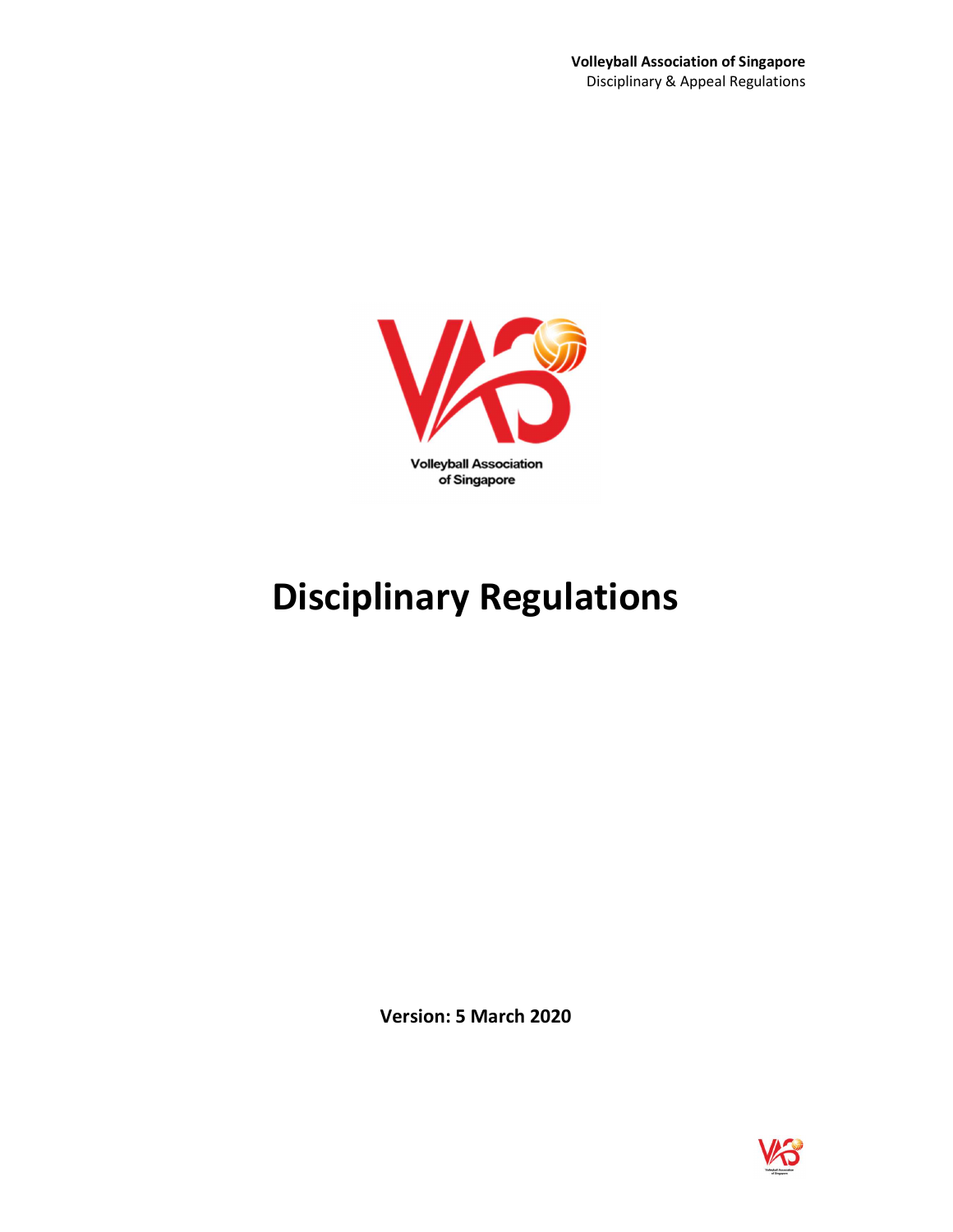# Contents

| <b>SECTION 1</b> |                                                                         |  |
|------------------|-------------------------------------------------------------------------|--|
| 1.               |                                                                         |  |
| <b>SECTION 2</b> |                                                                         |  |
| 2.               | Relation to the SportSG Core Values and FIVB Disciplinary Regulations 3 |  |
| 3.               |                                                                         |  |
| 4.               |                                                                         |  |
| 5.               |                                                                         |  |
| 6.               |                                                                         |  |
| <b>SECTION 3</b> |                                                                         |  |
| 7.               |                                                                         |  |
| 8.               |                                                                         |  |
| 9.               |                                                                         |  |
| 10.              |                                                                         |  |
| 11.              |                                                                         |  |
| 12.              |                                                                         |  |
| 13.              |                                                                         |  |
| 14.              |                                                                         |  |
| 15.              |                                                                         |  |
| 16.              |                                                                         |  |
| 17.              |                                                                         |  |
| 18.              |                                                                         |  |
| 19.              |                                                                         |  |
| 20.              |                                                                         |  |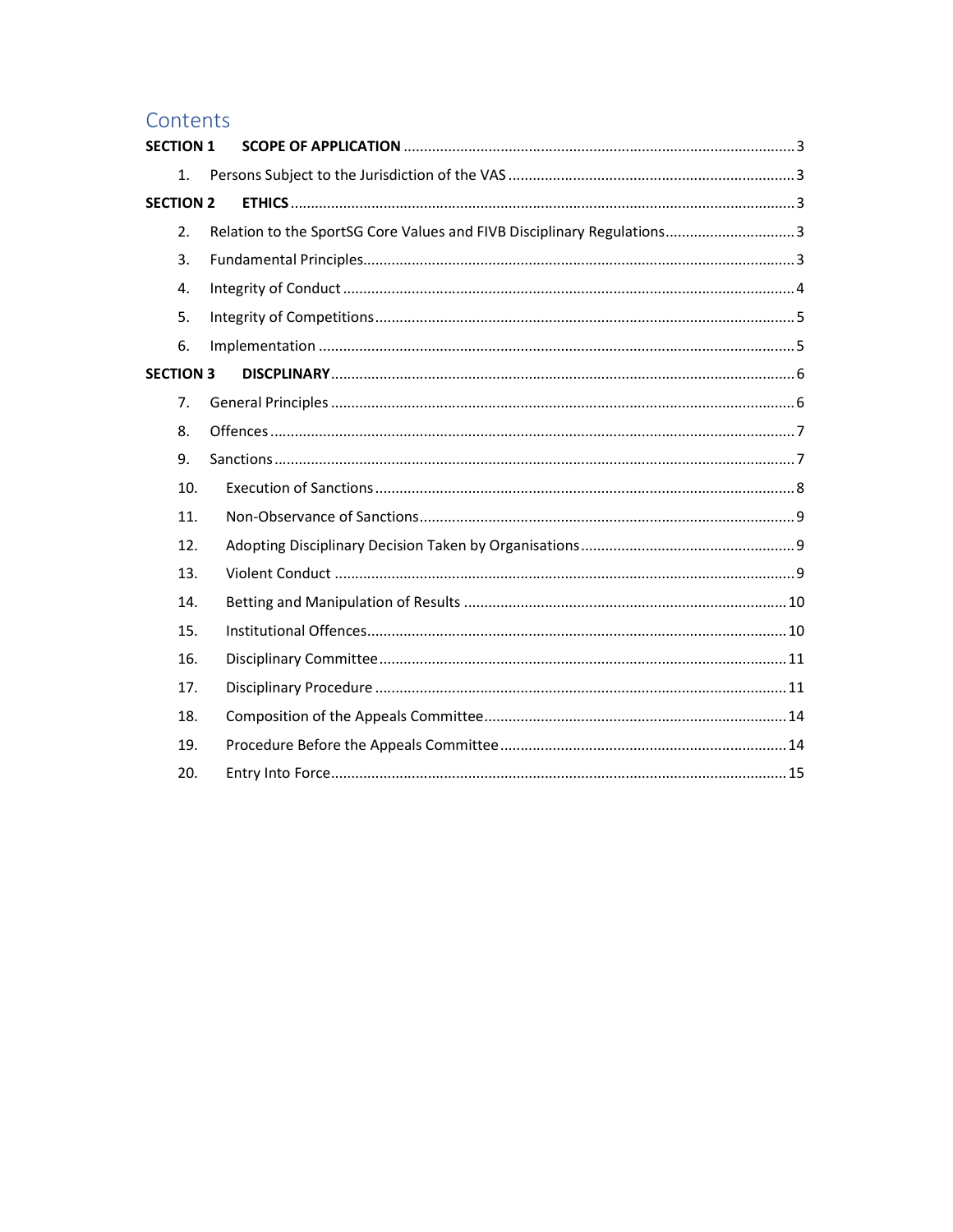# SECTION 1 SCOPE OF APPLICATION

# 1. Persons Subject to the Jurisdiction of the VAS

For the purpose of these Regulations, the following natural and legal persons (hereinafter in these Regulations the "Parties") are subject to the jurisdiction of the VAS under the terms herein established:

- **The VAS governing institutions (Council and Committees);**
- **Persons elected or appointed to a position in any VAS governing institution**
- **Persons holding an honorary title granted by the VAS;**
- Natural and legal persons organising or involved in any way in the organisation of VAS competitions;
- VAS officials and referees;
- National leagues, clubs, teams and their administrators, team managers, players, coaches, technical and athlete support personnel, and referees;

# SECTION 2 ETHICS

- 2. Relation to the SportSG Core Values and FIVB Disciplinary Regulations
	- 2.1 These Regulations were drafted on the basis of the SportSG Core Values of (i) Passion for Sports, (ii) Strength through Teamwork and (iii) Care for People. In case of discrepancy between this document and the SportSG core values, the SportSG core values prevails.
	- 2.2 These Regulations were also drafted with reference to the Fédération Internationale de Volleyball ("FIVB") Disciplinary Regulations (version 24 May 2019). In case of discrepancy between FIVB Disciplinary Regulations and this document, the more stringent requirement applies.

## 3. Fundamental Principles

- 3.1 Respect for the universal fundamental ethical principles, including:
	- 3.1.1 Mutual understanding with a spirit of friendship, solidarity and fair play;
	- 3.1.2 Respect of the principle of the universality and political neutrality;
	- 3.1.3 Respect for international conventions on protecting human rights insofar as they apply to the VAS activities and which ensure in particular:
		- respect for human dignity;
		- **F** rejection of discrimination of any kind on whatever grounds, be it race, colour, sex, sexual orientation, language, religion, political or other opinion, national or social origin, property, birth or other status; and
		- rejection of all forms of harassment and abuse, be it physical, professional or sexual, and any physical or mental injuries;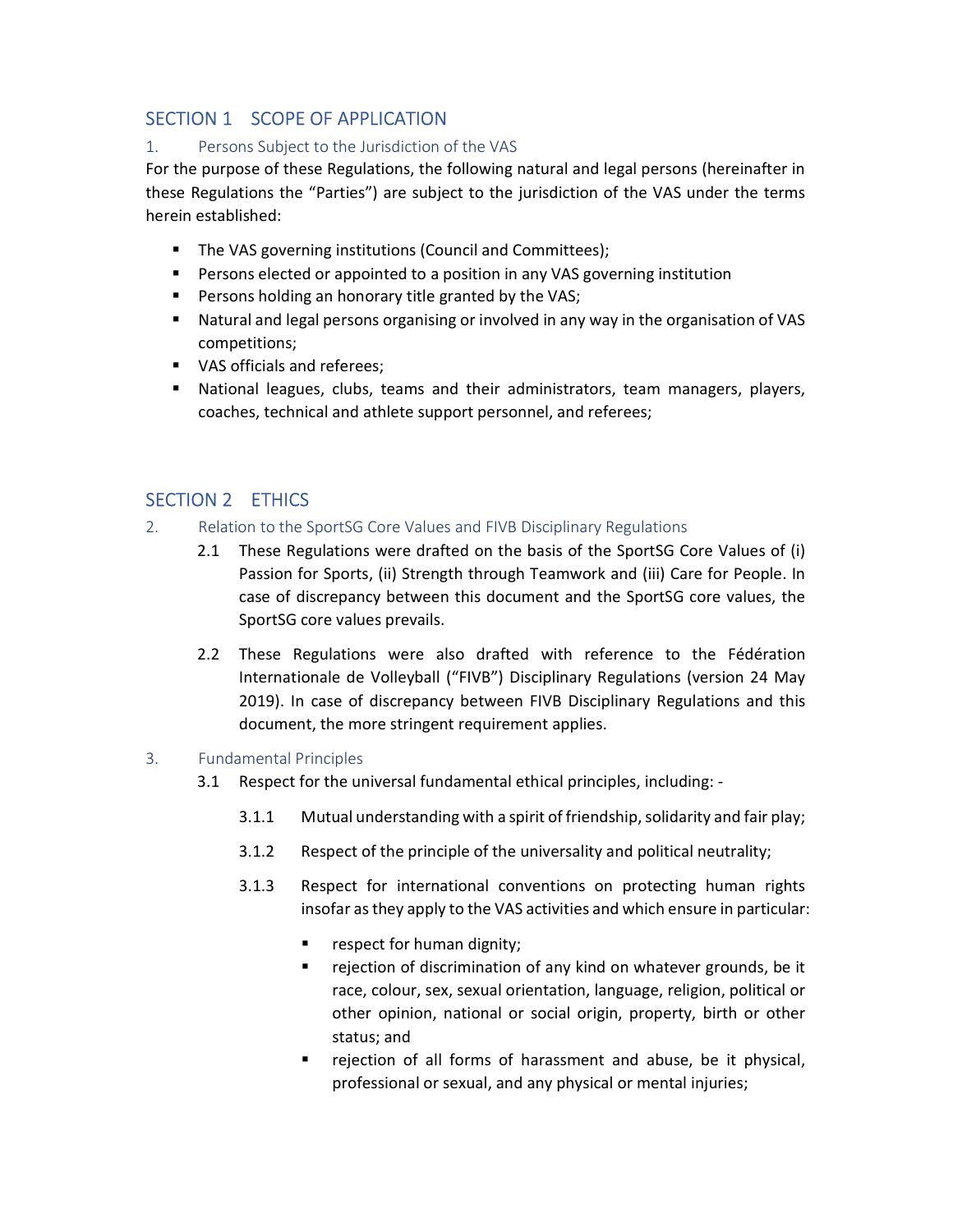- 3.2.5 Ensuring the Parties' conditions of safety, well-being and medical care favourable to their physical and mental equilibrium.
- 4. Integrity of Conduct
	- 4.1 Obligation of care
		- 4.1.1 The Parties shall use due care and diligence in fulfilling their mission. At all times, they shall act with the highest degree of integrity, and particularly when taking decisions, they must act with impartiality, objectivity, independence and professionalism.
		- 4.1.2 They shall refrain from any act involving fraud or corruption. They must not act in a manner likely to tarnish the reputation of the VAS or the sport of volleyball in general.
	- 4.2 Code of conduct

 The Parties or their representatives shall not, directly or indirectly, solicit, accept or offer any form of remuneration or commission, nor any concealed benefit or service of any nature, connected with the organisation of the competitions or their position within VAS, unless expressly provided in the VAS Constitution and Regulations.

- 4.3 Gifts
	- 4.3.1 Only tokens of consideration or friendship of nominal value, in accordance with prevailing local customs, may be given or accepted by the Parties. Such tokens may not lead to the impartiality and integrity of the Parties being called into question.
	- 4.3.2 Any other form of token, object or benefit constitutes a gift which may not be accepted.
- 4.4 Hosting principles

For hospitality shown to the Parties, as well as those accompanying them, a sense of measure must be respected.

4.5 Conflicts of interest

The Parties must refrain from placing themselves in any conflict of interests. The Parties shall respect the following provisions concerning conflict of interests:

a) Before being elected or appointed, Parties shall disclose to the VAS any personal interests that could be linked with the duties they are about to undertake.

b) Conflicts of interest arise if a party has, or appears to have, private or personal interest(s) that detract from its ability to perform its duties with integrity in an independent manner. Private or personal interests include gaining any possible advantage for himself, his family, relatives, friends and acquaintances.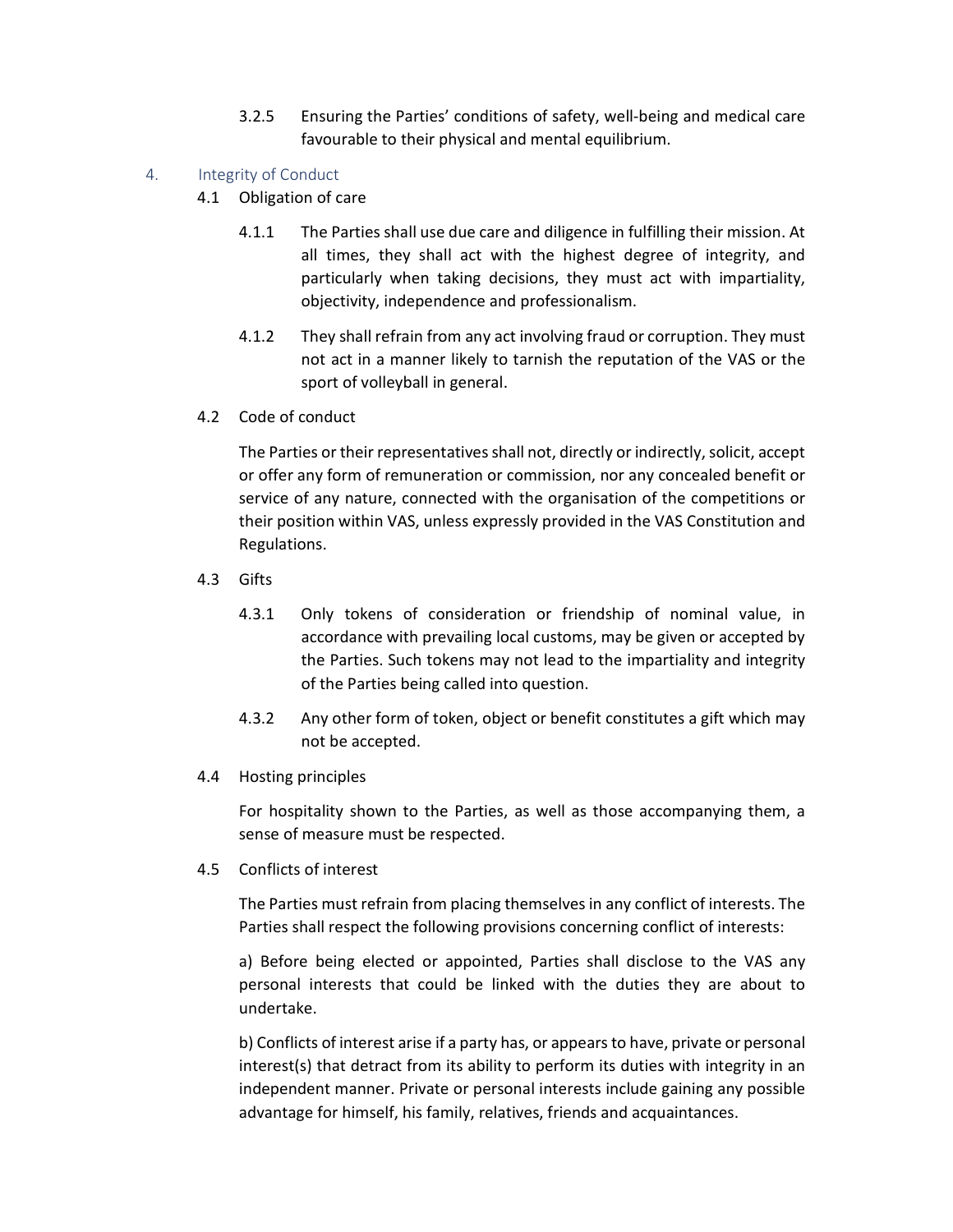c) While performing their duties, Parties shall avoid any potential conflict of interest, i.e. any situation that could lead to a conflict of interest.

d) The Parties shall not perform their duties if they have a conflict of interest. Any such conflict shall be immediately disclosed to the VAS.

#### 4.6 Independence

- 4.6.1 The Parties, their agents or their representatives must not be involved with legal entities or persons whose activity or reputation is inconsistent with the principles set out in the VAS Constitution and Regulations.
- 4.6.2 The Parties shall neither give nor accept instructions to vote or intervene in a given manner with the organs of the VAS.

#### 5. Integrity of Competitions

5.1 Obligation of care

The Parties shall commit to combat all forms of cheating and shall continue to undertake all the necessary measures to ensure the integrity of sports competitions.

5.2 Relationship with other documents

The Parties must respect the provisions of the World Anti-Doping Code, the Olympic Movement Code on the Prevention of the Manipulation of Competitions, as incorporated in these Regulations, and any other VAS Regulations.

5.3 No advertisement policy

All forms of participation in, or support for betting, or all forms of promotion of betting are prohibited.

5.4 Conduct unbecoming

Parties in all the disciplines of the sport of volleyball must not, by any manner whatsoever, manipulate the course or result of a competition, or any part thereof, in a manner contrary to sporting ethics, infringe the principle of fair play or show unsporting conduct.

#### 6. Implementation

- 6.1 The Parties shall see to it that the principles and rules of the VAS Constitution and the present Section of the Disciplinary Regulations are applied.
- 6.2 The Parties shall inform the VAS Council of any breach of the present Section of the Disciplinary Regulations.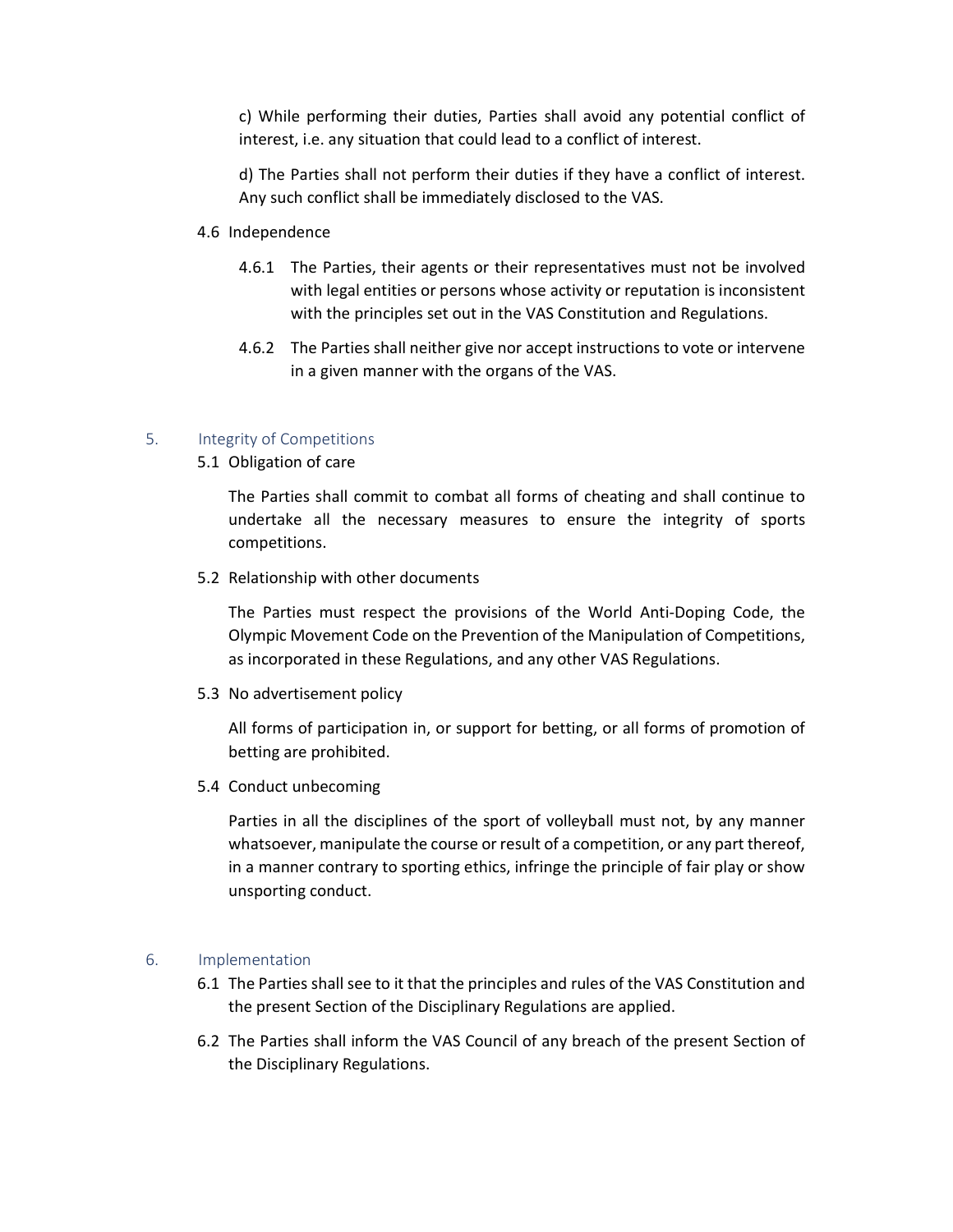6.3 Violations of this Section shall be sanctioned in accordance with the sanctions listed in Article 9 below.

# SECTION 3 DISCPLINARY

- 7. General Principles
	- 7.1 Violations of the VAS Constitution, Regulations and decisions may be sanctioned as provided herein.
	- 7.2 Violations of the FIVB Constitution, Regulations and decisions may be sanctioned as provided herein and in the respective provisions of said legal documents.
	- 7.3 Violations of the Rules of the Game may be sanctioned. A violation of the Rules of the Game may also constitute a disciplinary offence, sanctionable also under these Regulations.
	- 7.4 Unless otherwise specified, offences are sanctionable regardless of whether they have been committed intentionally or negligently.
	- 7.5 In addition to personal responsibility, Affiliated Clubs (hereby known as "Clubs") are accountable, and may be sanctioned accordingly, for the conduct of their players, members, officials, and any persons exercising a function within the club and/or during the organisation of a match on behalf of the club.
	- 7.6 With the exception of anti-doping rule violations, disciplinary proceedings may be initiated at the latest seven (7) years from the date the offence occurred or, in case of continuous offences, from the date the offence ended.
	- 7.7 Clubs and their respective bodies shall apply the present Regulations for their competitions.
	- 7.8 All sanctions imposed by the VAS on Clubs, teams and their administrators, team managers, players, coaches, technical and support personnel, VAS officials and referees and referees affiliated to the VAS shall also apply at a national level, unless otherwise decided by the VAS.
	- 7.8 The otherwise applicable sanction may be increased (up to double) in case of a recurrence of the offence. Recurrence occurs if a sanction has to be imposed again within three (3) years of a previous offence of a similar nature.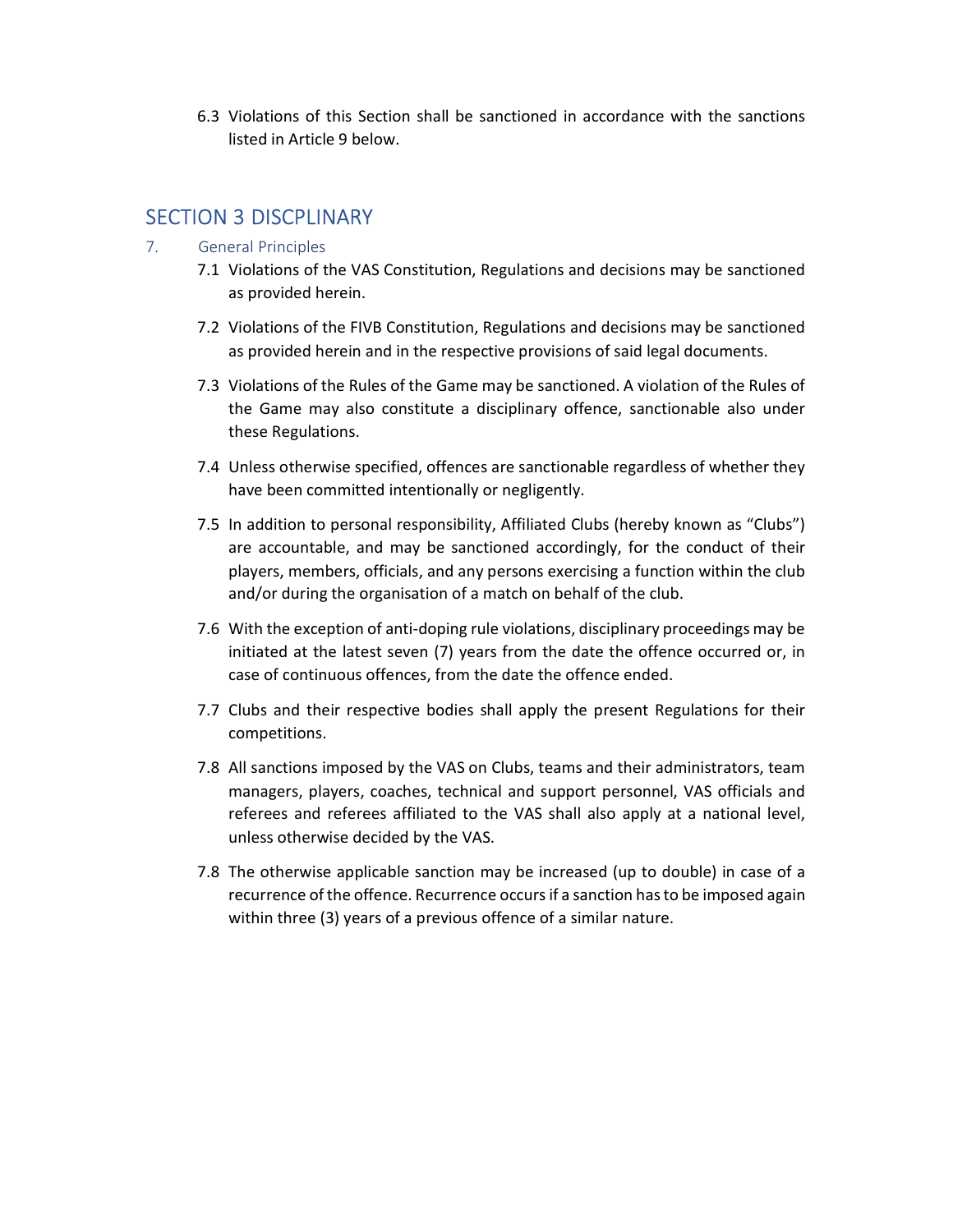#### 8. Offences

- 8.1 Disciplinary offences are classified as follows:
	- a) Simple offences: offences entailing a sanction under Article 9.1 below;
	- b) Major offences: offences entailing a sanction under Article 9.2 below;
	- c) Institutional offences: offences committed by affiliated club, and their officers, entailing a sanction under Article 9.3 below;

In case the VAS Constitution, Regulations and decisions do not stipulate a specific sanction for the violation of a rule contained therein, such violation shall be treated as a major offence.

#### 9. Sanctions

9.1 The following sanctions may be imposed for a simple offence:

a) Warning;

b) Reprimand;

c) Monetary fine up to SGD 1,000;

d) Repeal of a right (for example a suspension, i.e. prohibition from participation, for a given period of time, in any official activity within the sphere of the VAS) up to six (6) months; or

e) A combination of the above sanctions.

- 9.2 The following sanctions may be imposed for a major offence:
	- a) Monetary fine of more than SGD 1,000;

b) Repeal of a right (for example a suspension, i.e. prohibition from participation, for a given period of time, in any official activity within the sphere of the VAS) of more than six (6) months;

c) Disqualification;

d) Forfeit of match(es);

- e) Deduction of point(s); or
- f) A combination of the above sanctions.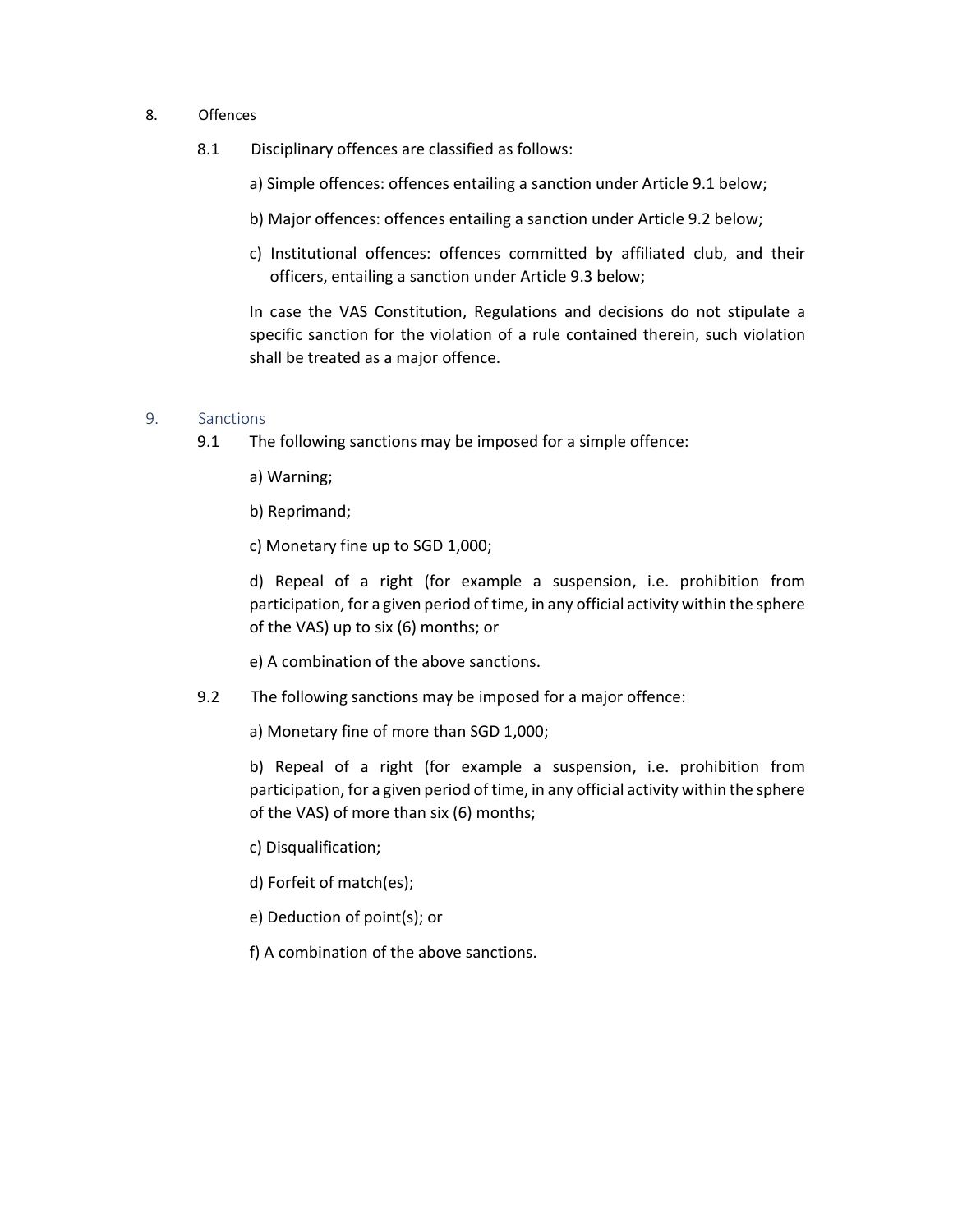9.3 The following sanctions may be imposed for an institutional offence committed by Clubs and their officers:

a) Warning;

b) Repeal of a right (for example a suspension, i.e. prohibition from participation, for a given period of time, in any official activity within the sphere of the VAS);

c) Discharge from official position(s) within the VAS;

f) Expulsion as member of the VAS; or

g) A combination of the above sanctions.

- 9.4 Sanctions may be limited to one or more specific categories of matches or Competitions.
- 9.5 Pending resolution of a disciplinary matter, the VAS Council or the Disciplinary Committee may impose a provisional suspension.

#### 10. Execution of Sanctions

- 10.1 The VAS decides the terms and time limits for payment of fines.
- 10.2 Clubs are jointly and severally liable for fines imposed on their team players and team delegation members, regardless of whether the person has left the affiliated club after the fine was imposed.
- 10.3 Fines must be paid to the VAS in its bank account no later than three (3) months after receipt of the notification of the imposed sanction, unless decided otherwise by the VAS.
- 10.4 Delayed payment shall involve a five percent (5%) per annum surcharge and prohibition from participation in Competitions until the entire fine has been paid.
- 10.5 Disqualification of players and coaches
	- 10.5.1 Disqualification must be applied to the VAS and/or other competitions (as applicable) immediately following notification.
	- 10.5.2 If a coach or player participates in a match while he is suspended or disqualified, his team shall forfeit the match and the sanction will be doubled or restart, as decided by the body which imposed it.

#### 10.6 Suspension

10.6.1 Suspension starts from the day after receipt of the written notification of the sanction unless decided otherwise by the decision-making body.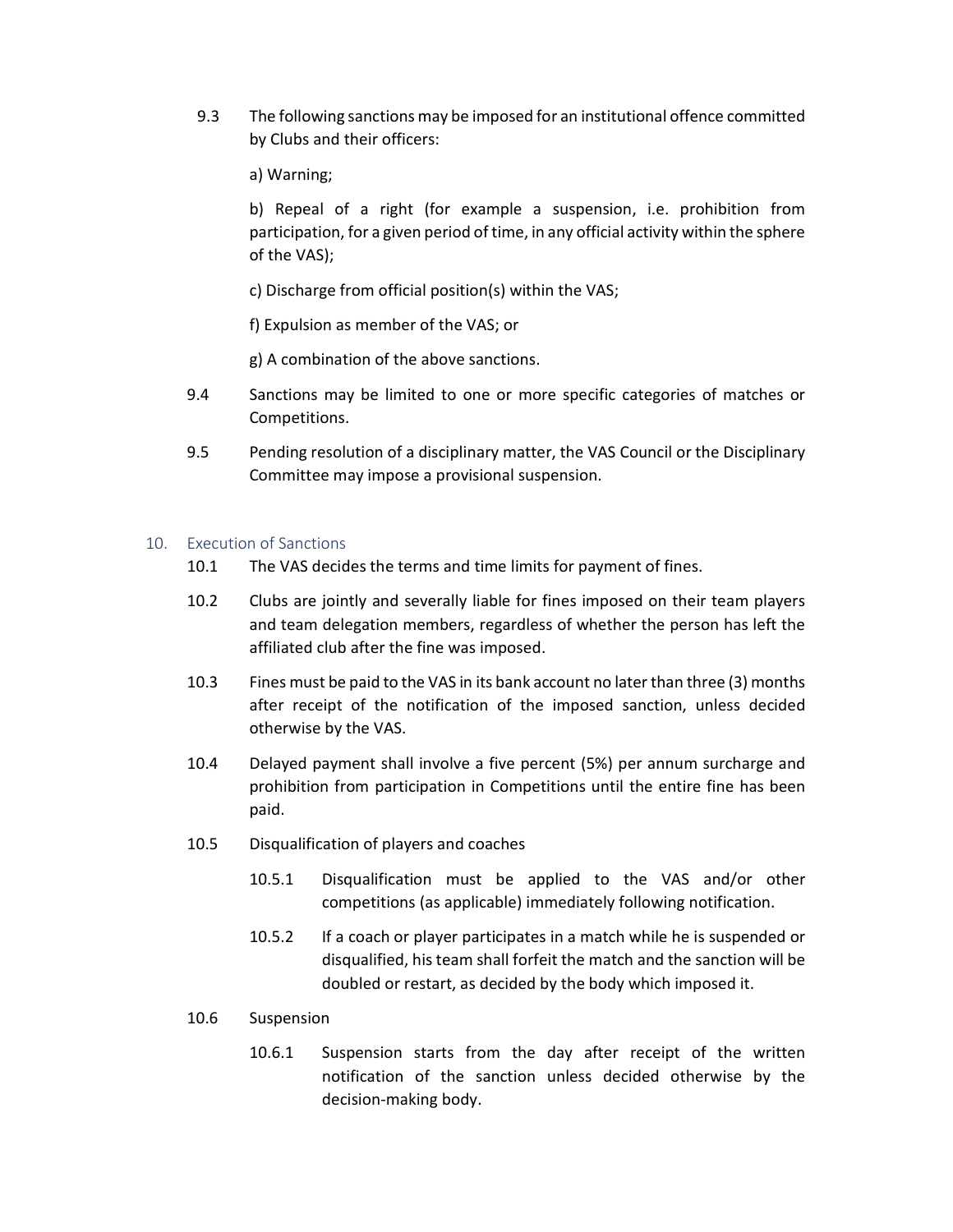- 10.7 Forfeit of match or reversal of results
	- 10.7.1 Forfeit of match, reversal of results or adjustment of the ranking of a Competition must be notified to the team(s) concerned by the Appeal Committee (or the VAS Representative) of the respective Competition, if such sanctions are imposed during the course of such Competition, or by the VAS, if such sanctions are imposed after the end of the Competition.

### 11. Non-Observance of Sanctions

Non-observance of sanctions imposed by the VAS shall be subject to the sanctions provided under Article 9.2 above.

### 12. Adopting Disciplinary Decision Taken by Organisations

- 12.1 The VAS Council may, either ex officio or at the request of an affected person, decide whether and to what extent disciplinary decisions taken by other organisations (e.g. fellow members of FIVB, other Singapore National Sports Associations, etc.) are to be applied at a National level.
- 12.2 The authority which issued the decision shall submit to the VAS all documentation relating to the case.

#### 13. Violent Conduct

- 13.1 Any action, attitude or public statement displaying an improper use of physical or emotional force in order to injure, intimidate or defame the VAS, its guests or any of the persons listed in Article 1 herein is considered a violent conduct which shall be sanctioned in accordance with the seriousness of the violation.
- 13.2 Violent conduct in connection with a competition or in general a volleyball activity shall be sanctioned as a major offence. Sanctions shall be imposed on the persons involved and/or the Club accountable for such actions
- 13.3 If such incidents irremediably compromise the normal course of a match, the team held responsible for the public's conduct shall be additionally sanctioned with forfeiture of the match and no point for any of the sets or for the match.
- 13.4 Harassment, insult, verbal or physical abuse by a coach, player, team delegation member, official to or against a player or any other team member or official present, shall be sanctioned by the Disciplinary Committee with suspension for one or more matches or exclusion from the competition depending on the seriousness of the violation.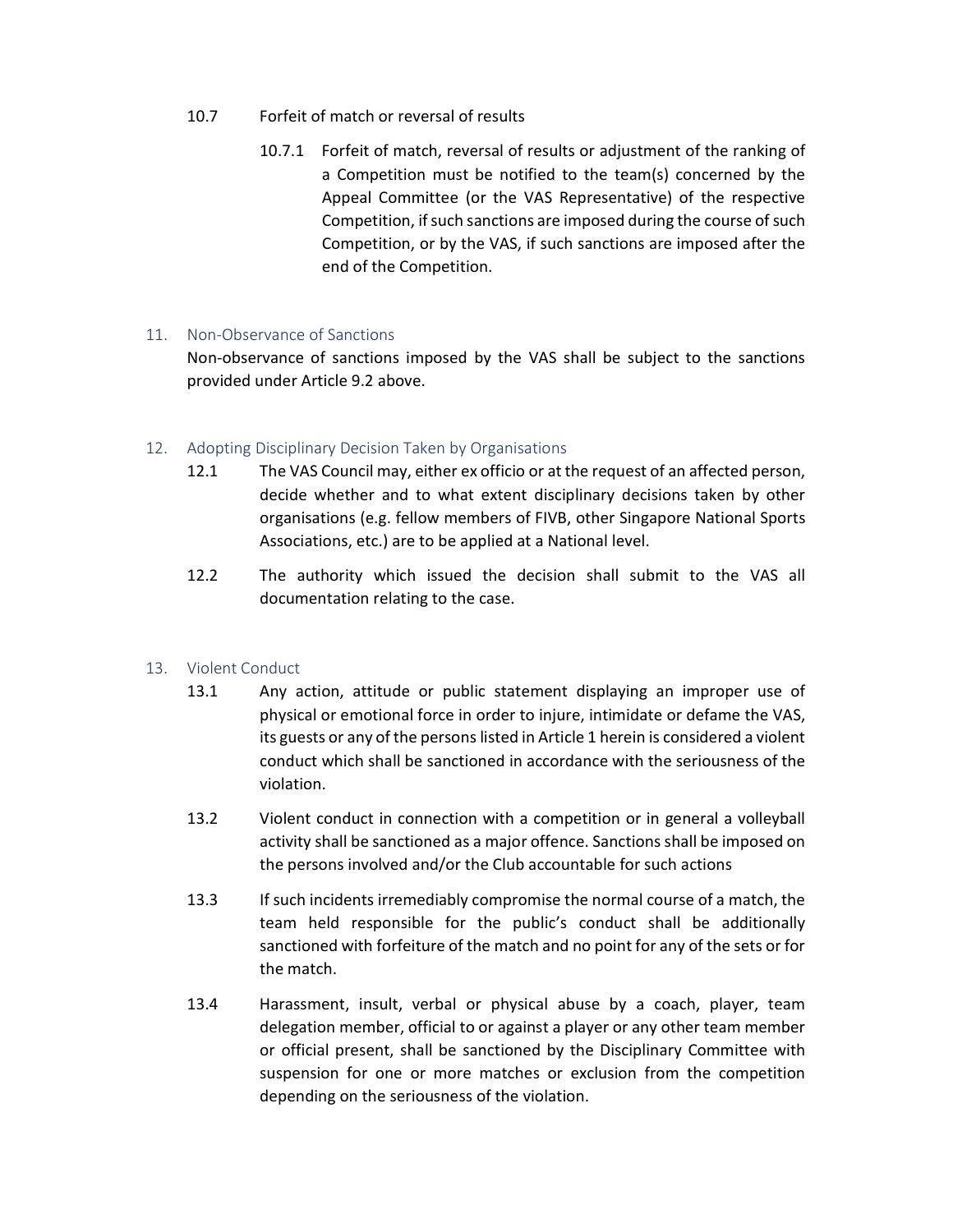- 13.5 The Clubs and their organising committee of a competition must deal professionally and considerately with the VAS, its officials and the members of the sub-committee, referees, participating team delegations and guests.
- 13.6 Any commentary or remark expressed publicly through the media, detrimental to the image or the reputation of the VAS and its institutions or any of its officials is considered violent conduct.

### 14. Betting and Manipulation of Results

- 14.1 Betting and Manipulation of Results shall be sanctioned as a major offence, subject to the specific provisions set out below.
- 14.2 Clubs are liable with respect to their official representatives, and clubs with respect to their teams, for any conduct of their members that damages or could damage the integrity of matches and competitions or aims to provide any party with an unfair advantage in the ranking.
- 14.3 A Club declared responsible for such actions shall be sanctioned with forfeiture of the match results of their respective team, withdrawal of all ranking points earned through these matches and suspension for up to two (2) years from all VAS sanctioned competitions.
- 14.4 Individual persons found responsible for a violation under this Article shall be sanctioned with a suspension from participation in any official activity within the sphere of the VAS at national, continental and world-wide level for a period between five (5) years and a life ban.

#### 15. Institutional Offences

- 15.1 Suspension and Expulsion of Affiliated Club
	- 15.1.1 The grounds for suspension of a Club are:
		- a) Debt to the VAS annual fee, notably for delay in payment of three (3) annual fees, warning thereof having been issued three (3) months before suspension.
		- b) Debt to the VAS higher than SGD 1,000 and arising from any cause other than the annual fee.
		- c) Breach of the VAS Constitution, Regulations, decisions or these Regulations.
	- 15.1.2 Unless the VAS Council decides otherwise (e.g. authorising participation in VAS-sanctioned competitions), a suspended Club loses the rights as member of the VAS so long as it remains suspended and its teams and officials may not organise and/or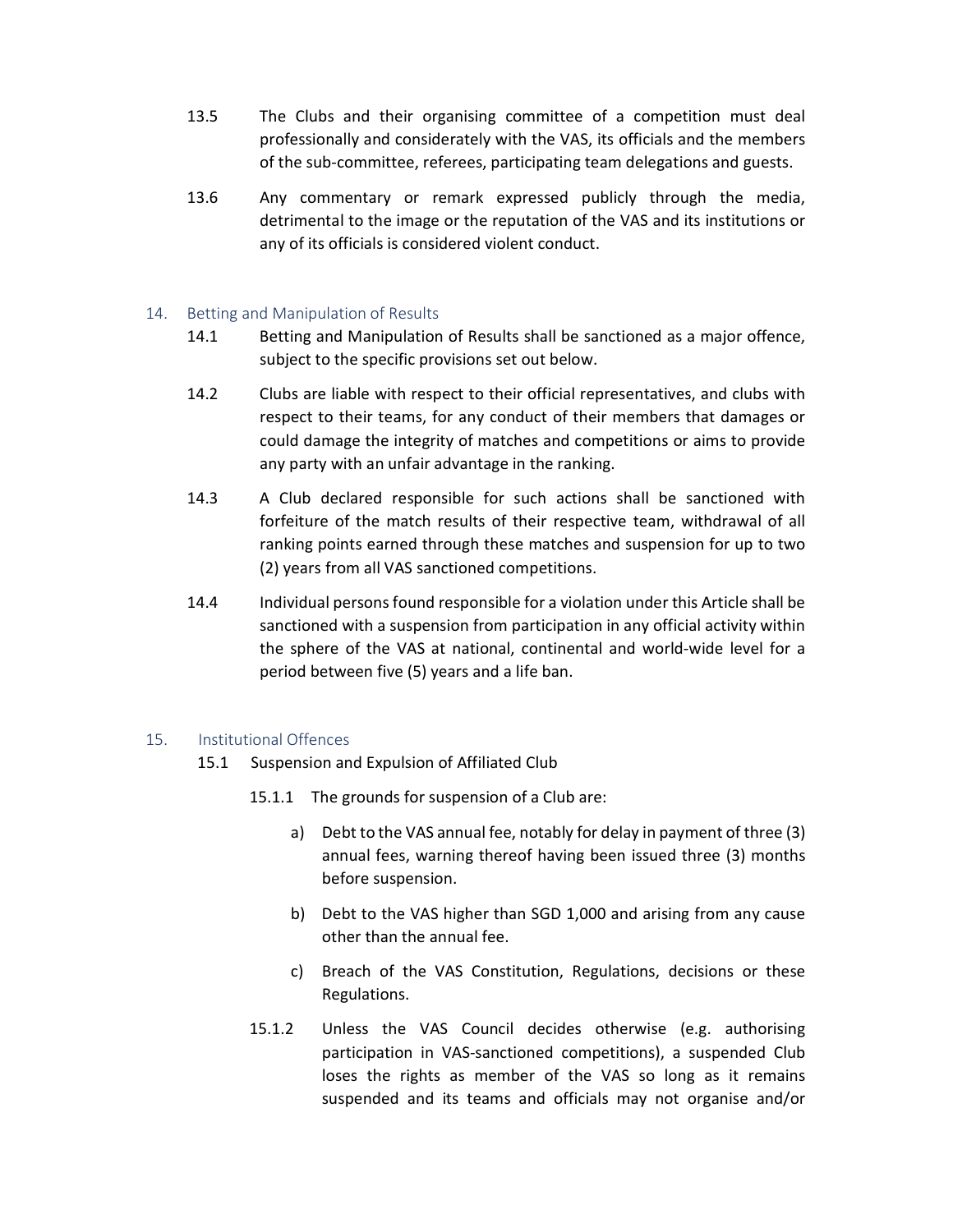participate in official competitions or activities. In addition, a suspended Club is obliged to reimburse the VAS for all expenses incurred by the latter for the study of its case.

- 15.1.3 In order to recover its full affiliation, the said Club must have satisfied the financial obligations above, unless an exception is granted by the VAS.
- 15.1.4 The grounds for expulsion of a Club are:
	- a) loss of status as an Affiliated Club, on the basis of findings from investigations and inquiries made by the VAS;
	- b) debt to the VAS higher than SGD 1,000 and arising from any cause other than the annual fee (e.g. for non-payment of fines) warning thereof having been issued three (3) months before expulsion;
	- c) repeated breach of the VAS Constitution, Regulations and/ or decisions.
	- d) severe or repeated violation of the fundamental principles of the Constitution or breach of the fundamental ethical principles mentioned in Section I herein.
- 15.1.5 Quorum and voting requirements for the expulsion of a Club are the same as those stipulated for amendments to the Constitution.

## 16. Disciplinary Committee

- 16.1 The VAS Disciplinary Committee ("DC") is composed of one (1) Chairperson, three (3) members appointed by the VAS Council.
- 16.2 For simple and major offences, as a 3-members panel, appointed by the DC Chairperson. If a member is unavailable, resigns, has Conflict of Interest ("COI"), the VAS Council shall appoint without delay, a substitute for this case.

## 17. Disciplinary Procedure

- 17.1 Investigation
	- 17.1.1 Any person listed under Article 1 who is alleged to have committed a violation of these Regulations must be informed of the alleged violations that have been committed, details of the alleged acts and/or omissions, and the range of possible sanctions. Notices shall be accomplished directly to the person concerned. In the event that the contact details of the person concerned are not known to the VAS, notices may be accomplished by delivery of the notice to the Club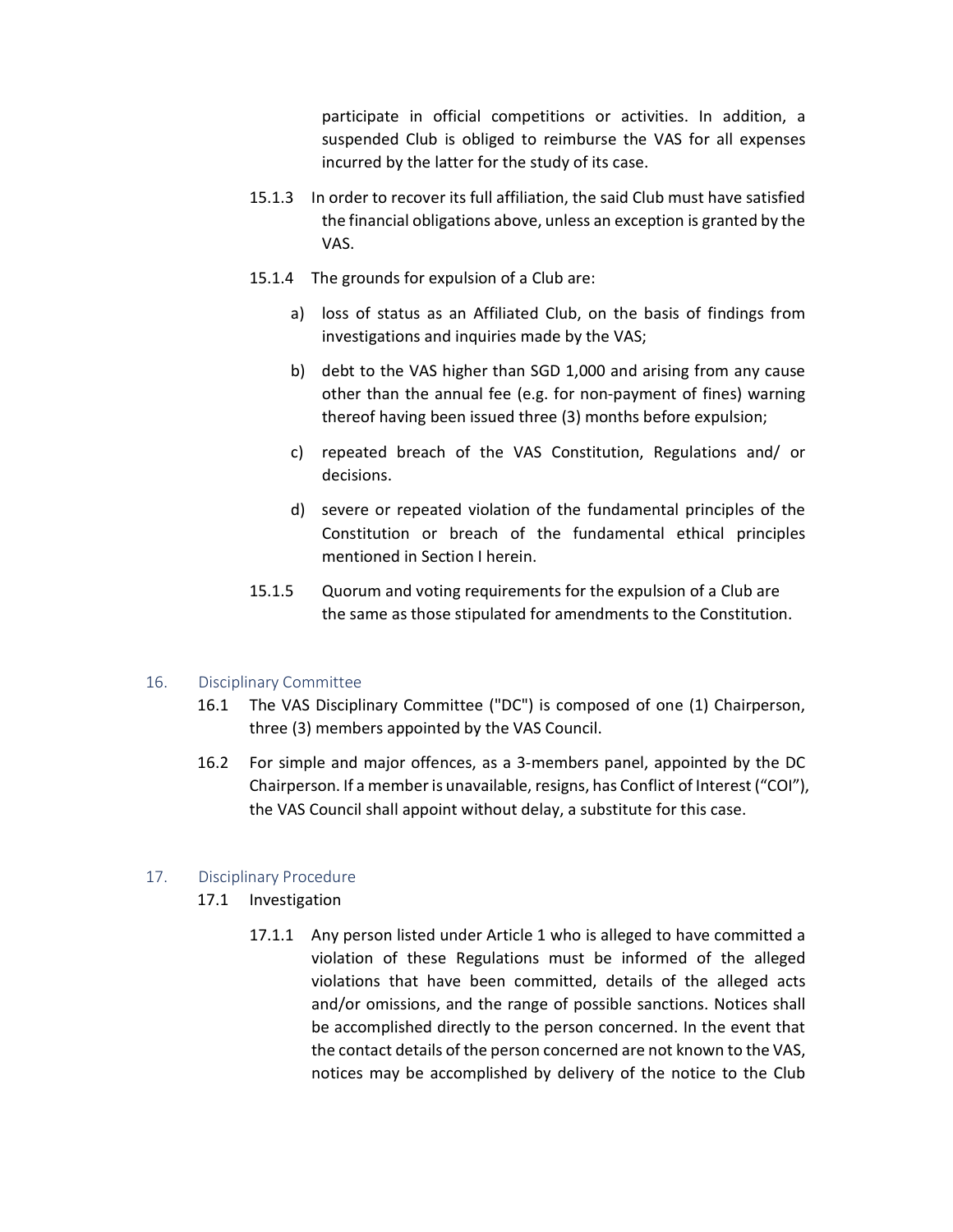and/or its representative (registered with the VAS) to which this person is affiliated or is a member of.

- 17.1.2 Upon request by the VAS, the concerned person must provide any information which the VAS considers may be relevant to investigate the alleged violation, including a statement setting out the relevant facts and circumstances around the alleged violation.
- 17.2 Rights of the concerned person

In all procedures linked to violations of the present Regulations, the following rights must be respected:

- 17.2.1 The right to be informed of the charges;
- 17.2.2 The right to a fair, timely and impartial hearing either by appearing personally in front of the DC and/or submitting a defence in writing. The following principles apply:
	- a) Except for urgent matters (e.g. provisional suspension), a sanction may not be imposed before the person concerned has had the opportunity to be heard and to present his/her case.
	- b) The DC is free to decide whether the right to be heard may be exercised solely in writing (ordinary mail, email), or also orally. It may authorize the use of telephone or video conference.
	- c) Proceedings shall be conducted in English unless otherwise decided by the VAS.
- 17.2.3 The right to be accompanied and/or represented by a legal counsel. Parties shall be responsible for and bear the expenses of their representatives, experts, witnesses etc.

## 17.3 Burden and standard of proof

 The VAS shall have the burden of establishing that a violation has been committed. The standard of proof in all matters under these Regulations shall be the balance of probabilities, a standard that implies that on the preponderance of the evidence it is more likely than not that a breach of these Regulations has occurred.

- 17.4 Hearing and decision-making process
	- 17.4.1 The DC shall evaluate the evidence, take into consideration the specific conditions under which the events occurred, the previous conduct of the person(s)/or institution(s) concerned and generally all the circumstances in order to determine whether and to what extent a sanction is required.

The following principles apply: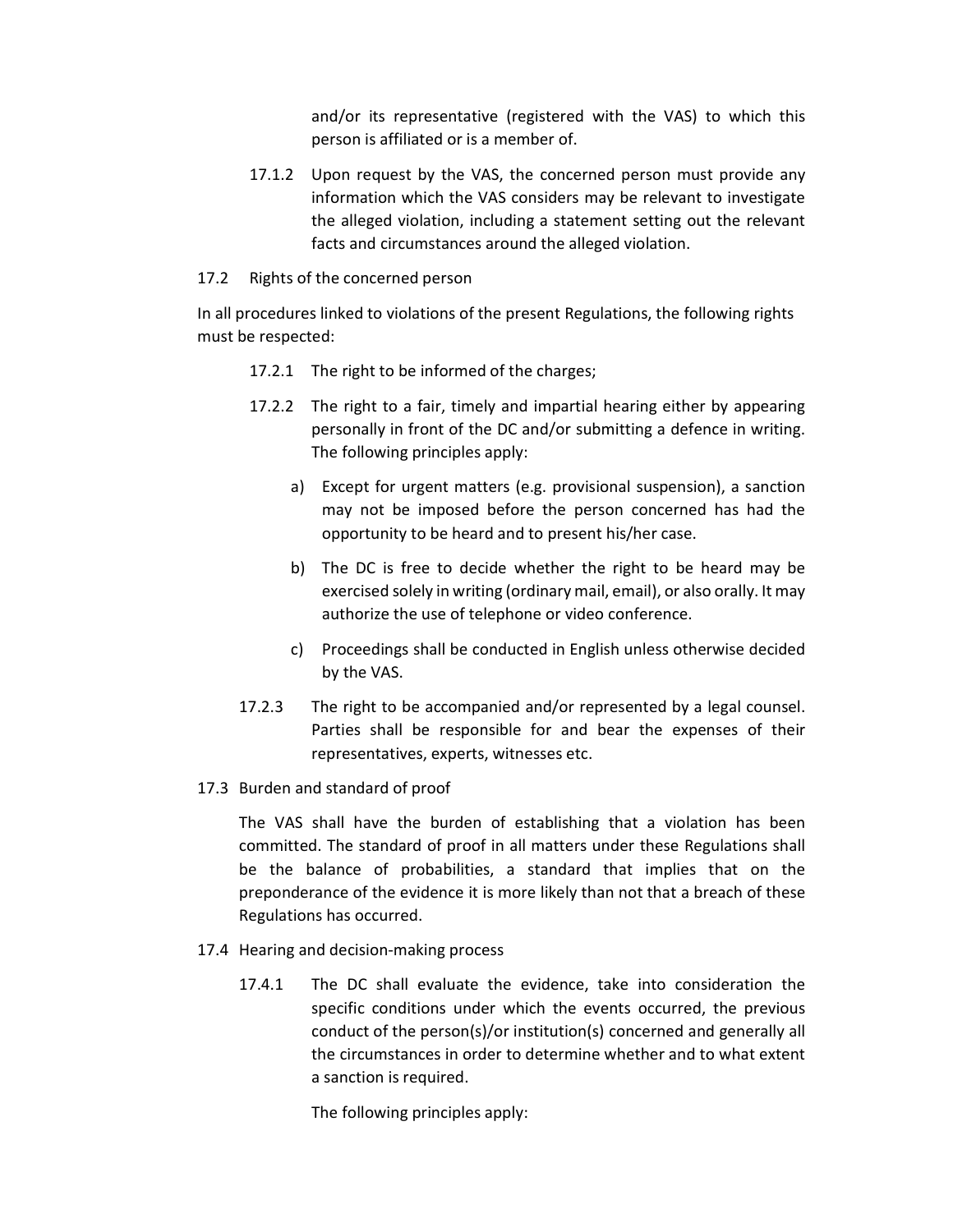- a) When determining the appropriate sanctions applicable, the DC shall take into consideration all aggravating and mitigating circumstances and shall detail the effect of such circumstances on the final sanction in the written decision.
- b) Substantial assistance provided by a Party that results in the discovery or establishment of an offence by another Party may reduce any sanction applied under these Regulations.
- 17.4.3 The DC is entitled to the benefit of legal counsel.
- 17.4.4 At the end of the deadline granted for the exercise of the right to be heard or following the hearing at which the right to be heard was also exercised orally, the DC will take its decision which will be notified to the concerned person. This decision will indicate the deadline and appeal process.
- 17.4.5 Decisions are taken by majority. In case of a tie, the Chairperson of the DC has the casting vote.
- 17.5 Confidentiality
	- 17.5.1 The principle of confidentiality must be strictly respected by the DC during all the procedure; information should only be exchanged on a need to know basis. Confidentiality must also be strictly respected by any person concerned by the procedure until there is public disclosure of the case.
	- 17.5.2 Decisions may be published on the VAS official website and/or the official VAS publications.
- 17.6 Appeal

 An appeal may be filed against decisions imposing a sanction before the VAS Appeals Committee within a period of fourteen (14) days from notification of the decision. Decisions imposing a reprimand, a warning or a combination thereof, are final and not subject to appeal.

- 17.7 Provisional measures
	- 17.7.1 The DC may impose provisional measures, including a provisional suspension, on Parties where there is a risk to the reputation of the sport or urgency, while ensuring respect for Articles 17.1 to 17.5 of these Regulations.
	- 17.7.2 Where a provisional measure is imposed, this shall be taken into consideration in the determination of any sanction which may ultimately be imposed.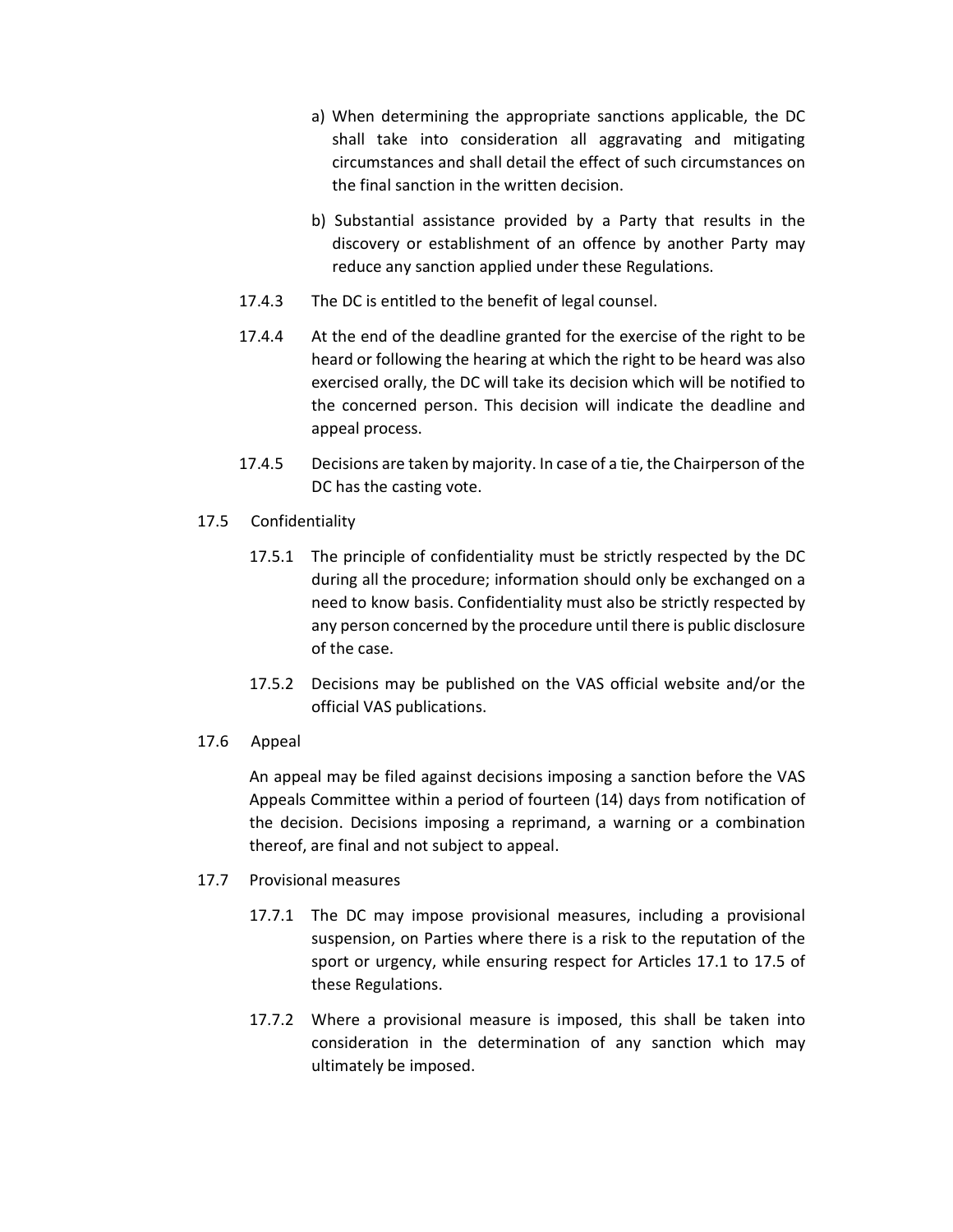### 18. Composition of the Appeals Committee

- 18.1 The VAS Appeals Committee ("AC") shall be composed of one (1) Chairperson and three (3) members appointed by the VAS Council.
- 18.2 The AC hears cases in the following composition:
	- 18.2.1 For simple offences, through a member of the AC appointed by the AC Chairperson to act as a Sole Judge and exercise all the powers of the AC Chairperson for the specific case. If a member is unavailable, resigns, has Conflict of Interest ("COI"), the VAS Council shall appoint without delay a substitute for this case.
	- 18.2.2 In all other cases, as a 3-members panel composed of the AC Chairperson and two (2) members of the AC appointed by the AC Chairperson. If a member is unavailable, resigns, has Conflict of Interest ("COI"), the procedure of Article 18.2.1 in fine shall apply. If the number of members is still below three (3), the VAS Council shall appoint without delay a substitute for this case.

### 19. Procedure Before the Appeals Committee

- 19.1 Appeals must be made in writing and must be received by the VAS Secretariat within fourteen (14) days from notification of the decision, failing which the appeal will be considered inadmissible.
- 19.2 The appeal shall be accompanied by a copy of the decision appealed against and a bank certificate confirming payment of the administrative fee of SGD 50. Failure to pay the administrative fee within the deadline fixed by the VAS Secretariat will result in considering the appeal withdrawn. The administrative fee be will reimbursed in the event that the appeal is successful.
- 19.3 The appeal does not have a suspensory effect, unless otherwise decided by the AC. In urgent cases, the AC Chairperson may decide to stay the execution of the decision appealed against pending a decision by the AC on the suspensory effect of the appeal. Prior to taking its decision, the AC may invite the respondent to submit its position.
- 19.4 After receipt of the appeal and of the administrative fee, the AC Chairperson shall fix the deadlines for the filing of the reasons of the appeal and of the answer. In case of dispute, he shall also determine the language of the proceedings.